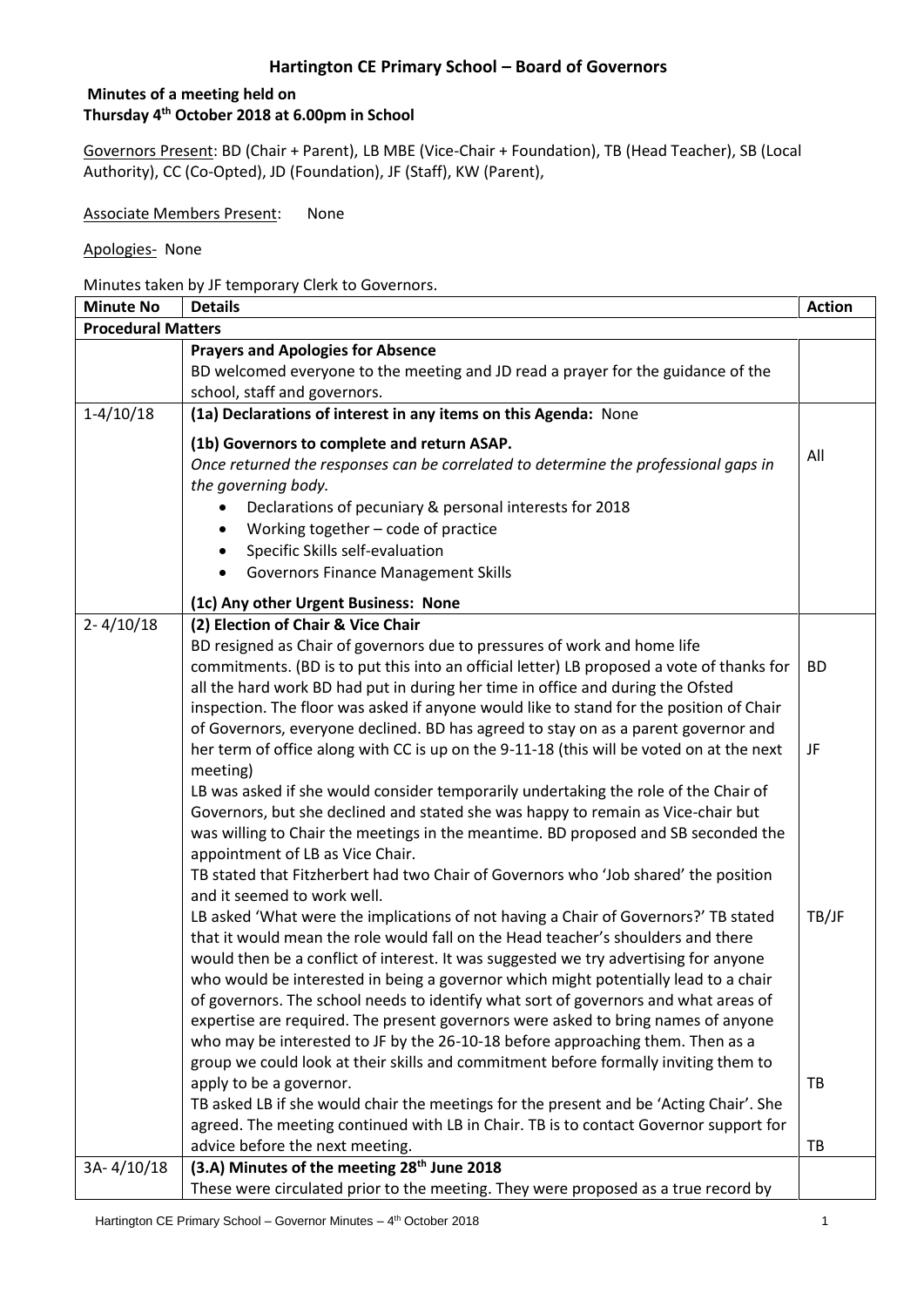| 3B-4/10/18      | JD and seconded by BD.<br>(3.B) Matters Arising Not on Agenda:                           |           |
|-----------------|------------------------------------------------------------------------------------------|-----------|
|                 | BD raised the issue about the information re the lockable cupboard being in the          |           |
|                 | minutes which will go on the web site. Following discussion, it was agreed               |           |
| $3C-28/6/18$    | unanimously to leave the sentence in.                                                    |           |
|                 | (3.C) Action List Oct 2018                                                               |           |
|                 | The Action List was read through and discussed.                                          |           |
|                 | (4) 8-12-18 It was agreed to remove the Keith Quine action.                              |           |
|                 | (4) 8-2-18 Library - Agenda Item.                                                        |           |
|                 | (12) 15-3-18 This is to be completed for the start of the spring term when we get the    | TB/JF     |
|                 | bad weather that may close the school.                                                   |           |
|                 | (5) 10-5-18 Parent View - Agenda Item                                                    |           |
|                 | (8) 10-5-18 It was agreed to remove this action. TB would speak to MT about it and       | TB/MT/    |
|                 | they would link it to the SIP then report to KW.                                         | <b>KW</b> |
|                 | The governor action plan is to be reviewed and be an agenda item at the next             |           |
|                 | meeting. See item 10-4.10.18 below                                                       |           |
|                 | (13) 10-5-18 Health & Safety audit results to be collated.                               | TB/JF     |
|                 | (4) 28-6-18 The updated SES is to be completed for January 2019                          | <b>TB</b> |
|                 | (5) 28-6-18 JF is to look on the 'School Bus' for a child friendly questionnaire for the | JF        |
|                 | children to complete at the next school council meeting with SB & CC (10-10-18)          |           |
|                 | JF is to chase up references for Dr TB to go on file                                     | JF        |
|                 | (10) 28-1-18 JD reported to the floor about the meeting at Church House. The White       |           |
|                 | Peak has agreed to take part in all that was discussed. Rev Benson is to be invited to   |           |
|                 | any events the school may hold (JF to action). JD quoted 'Unfortunately I don't feel     |           |
|                 | the church is quite where I would like it to be in relation to the support it offers the |           |
|                 | schools within the White Peak.'                                                          |           |
|                 | LB thanked JD for his perseverance with this subject and for attending the meetings.     |           |
|                 | It was commented upon by the foundation governors that there was evidence of work        |           |
|                 | being undertaken within the school to begin to address the action points from the        |           |
|                 | SIAMS inspection.                                                                        |           |
|                 | (11) 28-6-18 The Rural Schools Partnership in sport has been set up this term. This      |           |
|                 | involves Hartington, Biggin, Fitzherbert and Parwich schools coming together to          |           |
|                 | undertake skills and match practice before a sporting event at QEGS.                     |           |
|                 | (12) 28-6-18 The Silver package for Educational Psychology support was reduced to        |           |
|                 | Bronze package to divert funding, so an SSSEN could be brought in to assess two          |           |
|                 | pupils. This action was to ensure that these pupils were rigorously accessed to          |           |
|                 | confirm the school has the correct provision is in place. TB expressed her concerns      |           |
|                 | regarding the outcomes of the Educational Psychologists reports. TB was due to speak     |           |
|                 | to the Link Advisor regarding this service but in the meantime the Educational           |           |
|                 | Psychologist has moved to a new area so we have been allocated a new one. TB is due      |           |
|                 | to meet with her in the near future.                                                     |           |
|                 | (13) 28-6-18 The Y6 pupils impact within the school council was reported verbally in     |           |
| $(4)$ 4/10/18   | the previous minutes by SB & CC<br><b>Head Teachers Report:</b>                          |           |
|                 | This was circulated prior to the meeting. Issues raised:                                 |           |
| Pg 1            | School Meals and Healthy Eating: - Re cut in catering hours. TB requested the            |           |
|                 | governors write a letter of thanks to Mrs Stubbs for her continued dedication to the     |           |
|                 | preparation and delivery of the school meals. LB agreed to draft up a letter of thanks.  | LB        |
| Pg <sub>2</sub> | Joint Match Funding - Dave Chadwick has informed JF that we are still awaiting           |           |
|                 | panning permission from the Peak Park for this project to commence.                      |           |
| Pg 3            | Curriculum Monitoring and Assessment: - Re Accelerated Reader Programme. TB              |           |
|                 | informed the governors that parents who attended parent consultations earlier that       |           |
|                 | evening have been informed of their child's progress/lack of progress regarding          |           |
|                 | reading. Where there has been a lack of progress, this has been attributed to the child  |           |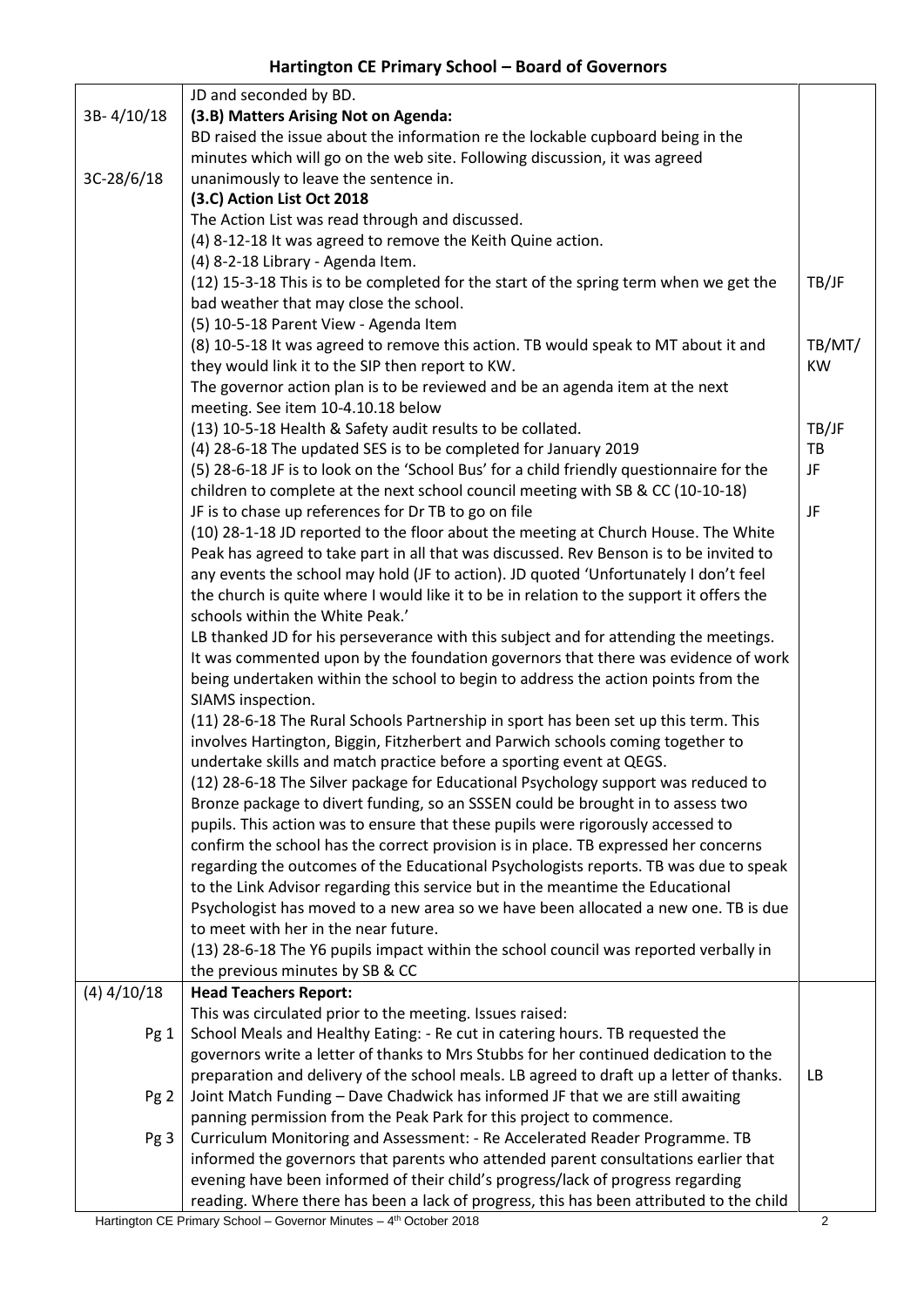|                   | not reading during the six-week summer holidays. Pupils in KS1 & 2 are receiving       |       |
|-------------------|----------------------------------------------------------------------------------------|-------|
|                   | guided comprehension tasks or guided reading to help them understand how to            |       |
|                   | decode and extract information from the text to answer questions, and become           |       |
|                   | familiar with the rudiments of reading itself. TB and KJW feel that the Zone of        |       |
|                   | Proximal Development (ZPD) level is sometimes set too high by the Accelerator          |       |
|                   |                                                                                        |       |
|                   | Reader programme. Pupils can often read the text but don't always understand it        |       |
|                   | therefore the class teachers determine the books levels that the pupils access.        |       |
| Pg 4              | LB stated that she was very happy with comments TB had made in her report              | LB    |
|                   | regarding the PE and wished to lift some of the statements to include in her PE & SSPF |       |
|                   | report for governors. TB informed the governors that parents had commented on          |       |
|                   | how the content and behaviour within the PE sessions this term had significantly       |       |
|                   | improved, which in turn has cascaded into the classroom and outside during playtime.   |       |
|                   | The Real PE Facilitator who attended in September also commented of the children's     |       |
|                   | good behaviour (see copy of e-mail in correspondence).                                 |       |
| Pg 5              | Courageous Advocacy - Following on from the Goat Appeal, 10 goats have been            |       |
|                   | purchased for the Ugandan school. A thank you email has been received from the         |       |
|                   | school which stated that the ten most vulnerable children had been selected to         |       |
|                   | receive a goat, which left ten children without. On reading the email, the staff felt  |       |
|                   | they would like to raise funds to purchase an additional ten goats. It was agreed that | SB&CC |
|                   | SB & CC would read the email at the next school Council meeting and discuss with the   |       |
|                   | children what their thoughts were about raising further funds. The proposal would be   |       |
|                   | to either purchase ten more goats or education packs which were previously             |       |
|                   | discussed with Peace and LB during her final visit.                                    |       |
| Pg 8              | Asbestos - Following on from TB's statement in the Head Teachers Report JF reported    |       |
|                   | that two companies had submitted a quote and a third should be received by the DCC     |       |
|                   | during the next few days. The initial sites that work was to be undertaken in were the |       |
|                   |                                                                                        |       |
|                   | coal house, boiler room and the gable end over the key stage 2 classroom closest to    |       |
|                   | the hall.                                                                              |       |
|                   | In addition the school has today received a quote for work to be undertaken in the     |       |
|                   | kitchen to remove asbestos prior to the fitting of a cooker hub to extract steam. This |       |
|                   | is an issue that has been ongoing since work undertaken in the kitchen two years ago.  |       |
|                   | The school was informed at the time that there was no funding to complete the work     |       |
|                   | so that it was to be deferred and would be dependent on future funding. JF contacted   |       |
|                   | Sam Wragg to clarify the situation and he stated that he had received instructions to  |       |
|                   | obtain quotes for the work to be undertaken. DCC are to take the lead on this project  |       |
|                   | and decide when the work can be undertaken. If the proposed work is to be carried      | JF    |
|                   | out under 'enclosed' conditions the HSE would require informing. This would delay      |       |
|                   | the work but If it can be done on an 'Open' site then work can begin ASAP although it  |       |
|                   | would require the school to be closed. It was agreed that as the work would be         |       |
|                   | carried out while the school was closed parents didn't need informing of the asbestos  |       |
|                   | just that work was to be undertaken on the site.                                       |       |
| $5 - 4 - 10 - 18$ | <b>Finance</b>                                                                         |       |
|                   | A new patch officer has been allocated to support the school but is at present off     |       |
|                   | work. JF has spoken to another patch officer who has clarified a few points that were  |       |
|                   | raised. A telephone conversation has been arranged for Wednesday 14-11-18              |       |
|                   | between TB, JF and a patch officer, so a finance report can be written for the next    |       |
|                   | meeting.                                                                               |       |
| 5A                | The proposed library/movable classroom remains on going. £4000 of the Joint Match      |       |
|                   | Funding was ring fenced to start the project this academic year. This was reported on  |       |
|                   | in more detail within the head teachers report. The governors stated that this money   |       |
|                   | was to be used for the project and not for the removal of the asbestos.                |       |
| 5B                | Staff - We now have a permanent caretaker who undertakes 15 hours a week, 3 hours      |       |
|                   |                                                                                        |       |
|                   | a day. She lives local and completes her hours from 3:30 to 6:30 each day.             |       |
|                   | TB asked the governors to approve KJW working an extra 2.5 hours on a Wednesday        |       |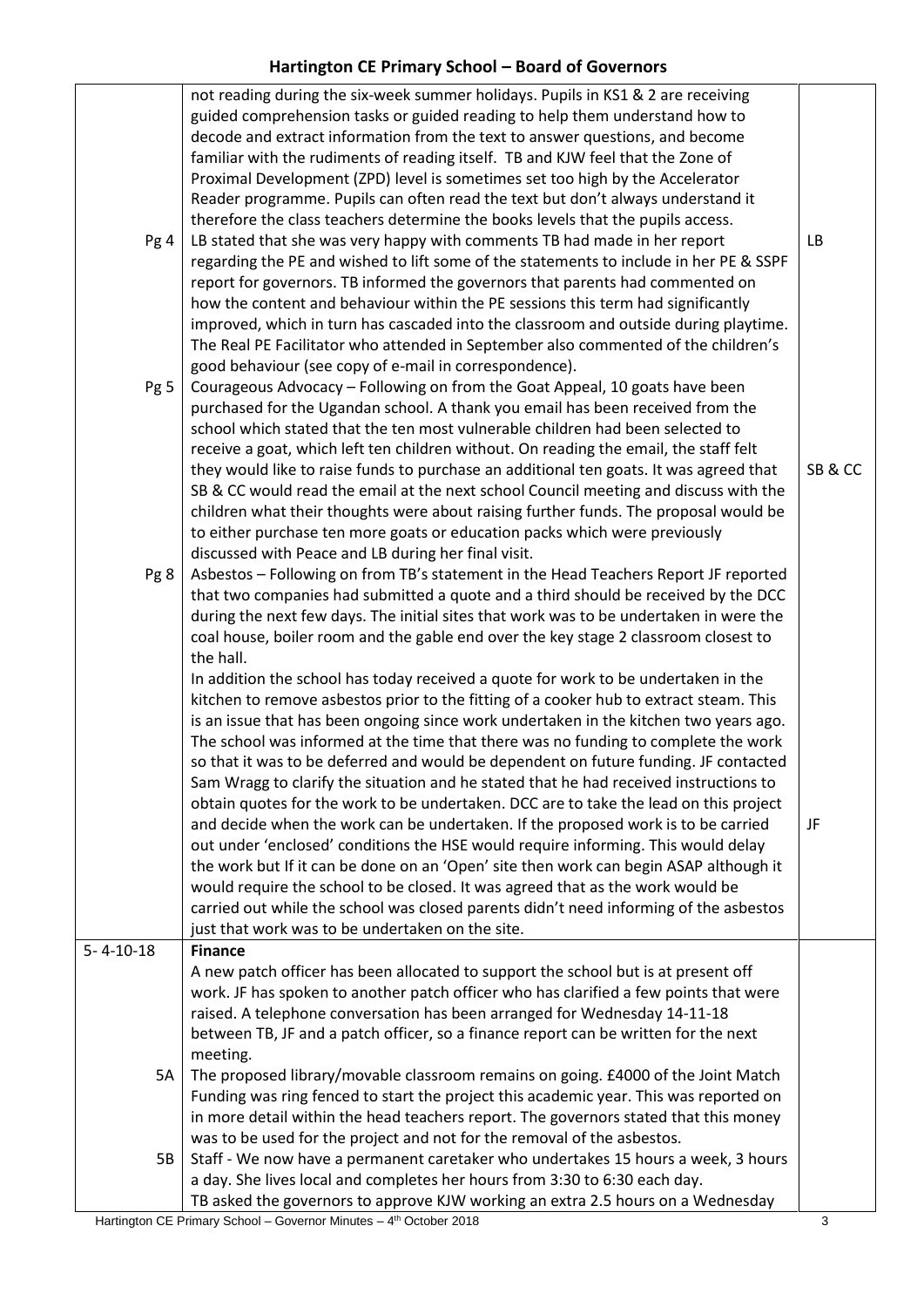|               | afternoon until the end of the autumn term. Due to the complexities and dynamics of      |  |
|---------------|------------------------------------------------------------------------------------------|--|
|               | the pupil groups when teaching. The patch officer has been informed of the               |  |
|               | projected, temporary increase in teaching hours. This was proposed by CC and             |  |
|               | seconded by SB, all governors were in agreement.                                         |  |
|               | TB will undertake performance management in November and, if she passes, will            |  |
|               |                                                                                          |  |
|               | progress from scale 10 to 11. This will be back dated to Sept 2018.                      |  |
| $6 - 4/10/18$ | SIP/SES                                                                                  |  |
|               | SIP - The Autumn term actions were sent out to all governors at the beginning of the     |  |
|               | new term.                                                                                |  |
|               | LB - Reported on comments made in the Church Visitors book about the standard of         |  |
|               | pupil writing on the church displays.                                                    |  |
|               | TB stated that the work within the church displays could not be moderated as the         |  |
|               | writing is not completed independently. Moderation of writing occurs as part of the      |  |
|               | tracking and review process within the school.                                           |  |
|               | Maths - Y6 SAT's - Challenging question - We notice that one child didn't receive        |  |
|               | exceeding levels? One child was predicted to achieve exceeding but missed the target     |  |
|               | by 2 points. During the end of year review the Link Advisor raised his concerns that     |  |
|               |                                                                                          |  |
|               | there was a possible trend developing within key stage 2. The projected targets          |  |
|               | identified that no pupil was predicted to achieve exceeding levels and not all           |  |
|               | remaining pupils were predicted to achieve expected. An additional teacher has been      |  |
|               | purchased to support the delivery of maths to KS2 pupils. This teacher will support      |  |
|               | pupils learning on how to unpick reasoning and problem solving questions and             |  |
|               | identify key phrases and words to help pupils understand the content of the question.    |  |
|               | The White Rose maths scheme is followed and provides challenge, consolidatory and        |  |
|               | supporting tasks and activities. At present TB is using Dr TB's maths scheme for the     |  |
|               | delivery of maths at KS1. Following a meeting between TB and KJW it was proposed         |  |
|               | that key numeracy skills were to be taught in a dedicated time slot in addition to the   |  |
|               | numeracy hour. The content of these sessions would be: timetables, number doubles,       |  |
|               | bonds, halving etc to help pupils work quicker within the numeracy hour as they were     |  |
|               | more confident with the fundamental skills and would be able to recall them.             |  |
|               |                                                                                          |  |
|               | JD asked TB for confirmation that KJW agreed with this proposed format, which she        |  |
|               | did. A scheme of problem solving books based on the content of the White Rose            |  |
|               | scheme but recognised by the Government and LA were recommended by the Link              |  |
|               | Advisor to support the delivery of maths. KW asked if we could approach the PTA for      |  |
|               | funding as they have raised a substantial amount at recent fundraising events for the    |  |
|               | development of the library and purchasing of books. This will be brought up at the       |  |
|               | next PTA meeting. In addition maths is a target for TB within her head teacher           |  |
|               | performance targets. The Link Advisor has been asked to observe maths teaching in        |  |
|               | KS2. A date is to be arranged.                                                           |  |
|               | SES - This will be updated for January 2019.                                             |  |
| 7:40 pm       | BD apologised and left the meeting.                                                      |  |
|               | LB asked if it had been worthwhile spending money from the SSPF to send MT & Dr TB       |  |
|               |                                                                                          |  |
|               | on the maths training called 'Maths of the Day'.                                         |  |
|               | TB said that Dr TB had stated that children don't realise they are undertaking maths     |  |
|               | when exercising and that they were problem solving and calculating without realising.    |  |
|               | The scheme was well resourced and Dr TB undertook a number of activities from it         |  |
|               | with some of the children in the school which were met with success. Unfortunately       |  |
|               | the scheme was far too expensive for the school to purchase at this time. However it     |  |
|               | is very apparent that physical activity within lessons raises the children's attainment  |  |
|               | and ability to access the curriculum. TB is wanting to incorporate tasks and activities  |  |
|               | from the 'Real PE' into maths.                                                           |  |
|               | KW asked if we need a long term strategy re staffing, hours etc + work load.             |  |
|               | TB reiterated that staff are undertaking many roles within the school and that all staff |  |
|               | are constantly working throughout the day, not only dealing with the daily routines      |  |
|               |                                                                                          |  |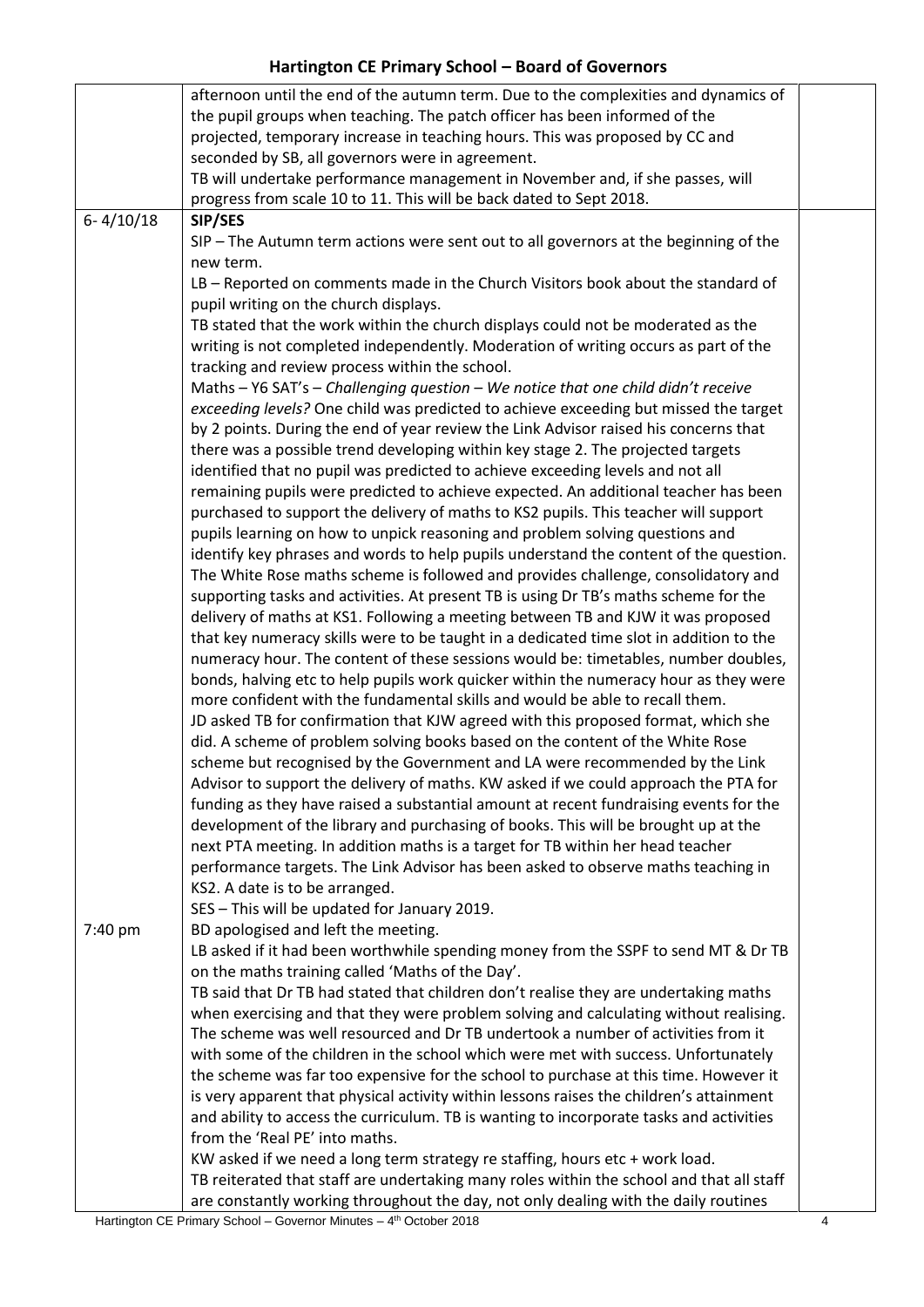|              | governor meeting on the 22 <sup>nd</sup> November.<br>Hartington CE Primary School - Governor Minutes - 4 <sup>th</sup> October 2018                                       | 5        |
|--------------|----------------------------------------------------------------------------------------------------------------------------------------------------------------------------|----------|
|              | The governor action plan that LB drafted is to be looked at by TB for the next                                                                                             | TB/LB    |
| $10-4/10/18$ | <b>Governor Action Plan linked to SIP:</b>                                                                                                                                 |          |
|              |                                                                                                                                                                            |          |
|              | All of the above are to be loaded up onto the web site.                                                                                                                    | JF       |
|              | Teaching and Learning/ Community Links Curriculum                                                                                                                          |          |
|              | Health & Safety                                                                                                                                                            |          |
|              | Safeguarding Committee                                                                                                                                                     |          |
|              | Human Resources Committee Personnel.                                                                                                                                       |          |
|              | Children and Learning/Community Links Complaints Committee                                                                                                                 |          |
|              | Finance & Premises Committee constitution.<br>$\bullet$                                                                                                                    |          |
|              | Hartington C of E Primary School Governing Body                                                                                                                            |          |
|              | The terms of references for the following committees were all approved unanimously<br>for the following year:                                                              |          |
| $9-4/10/18$  | <b>Policies</b>                                                                                                                                                            |          |
|              | suggested that a working party is formed to address this issue.                                                                                                            |          |
|              | There are still many policies that require updating and cross referencing with GDPR TB                                                                                     | TB/JF    |
|              | £100 per year. Enquiries are to be made regarding the protocols for this (DCC)                                                                                             |          |
|              | Advisor. A contract is to be drawn up for him to fulfil this role for a nominal fee of                                                                                     |          |
|              | The Data Protection Officer position is to be undertaken by Paul Hunter the Link                                                                                           | JF       |
|              | from the reception hall.                                                                                                                                                   |          |
|              | The coded locks have been fitted to the office and doors leading to the hall and class 2                                                                                   |          |
|              | General Data Protection Regulations remains a priority for the school and JF monitors<br>all incoming emails regarding this matter.                                        |          |
| $8-4/10/18$  | <b>GDPR</b>                                                                                                                                                                |          |
|              | The caretaker has agreed to help with these projects as she likes gardening.                                                                                               |          |
|              | projects and gave their approval.                                                                                                                                          |          |
|              | the top corner of the playground. All governors were in agreement with the proposed                                                                                        |          |
|              | playground and would require a border. The seat would be built around the tree at                                                                                          |          |
|              | bed to plant in. The wild flower bed would run along the wall at the far side of the                                                                                       |          |
|              | (wood/stone) along the path leading to the playground. This would allow for a raised                                                                                       |          |
|              | projects he is to look into the best possible way of building a retaining wall                                                                                             |          |
|              | flower garden and a seating area. Having approached Dave Chadwick regarding these                                                                                          |          |
| 7C           | As part of the outside provision it has been suggested we have a vegetable plot, wild                                                                                      |          |
|              | copy but only 6 returns were received in total. All responses were positive. It was<br>agreed to resend a paper copy to parents/carers in January 2019.                    |          |
|              | completion. Paper copies were available on request. Two parents requested a paper                                                                                          |          |
| 7B           | The Parental questionnaire was sent out via email on the 5-7-18 with a request for                                                                                         |          |
|              | The form is now to be sent to Debbie Peacock and then uploaded to the web site.                                                                                            |          |
|              | prior to the meeting for their approval. It was proposed by CC and seconded by KW.                                                                                         |          |
| 7A           | The S175 safeguarding audit was completed by TB and JF and circulated to governors                                                                                         | JF       |
| $7-4/10/18$  | Safeguarding                                                                                                                                                               |          |
|              | an agenda item at the next FGB meeting                                                                                                                                     | ordinate |
|              | school wish to continue to undertake. This list is to be collated in order of priority and                                                                                 | to co-   |
|              | LB suggested the governors and staff list the roles within the community that the                                                                                          | ALL-LB   |
|              | being honoured. This situation needs to be addressed quickly.                                                                                                              |          |
|              | becoming unbearable. TB stated that she and the governing body had a duty of care<br>not only to the pupils of the school but also to the staff and at present this is not |          |
|              | curriculum and children's progress and attainment. The work load heaped on staff is                                                                                        |          |
|              | school. This in turn is beginning to have an adverse effect on the content of the                                                                                          |          |
|              | which we no longer can meet without giving up hours within the school day and after                                                                                        |          |
|              | staff to reflect or take a break. The school is being overloaded by external requests                                                                                      |          |
|              | but also the unforeseen events. This does not allow any time within a school day for                                                                                       |          |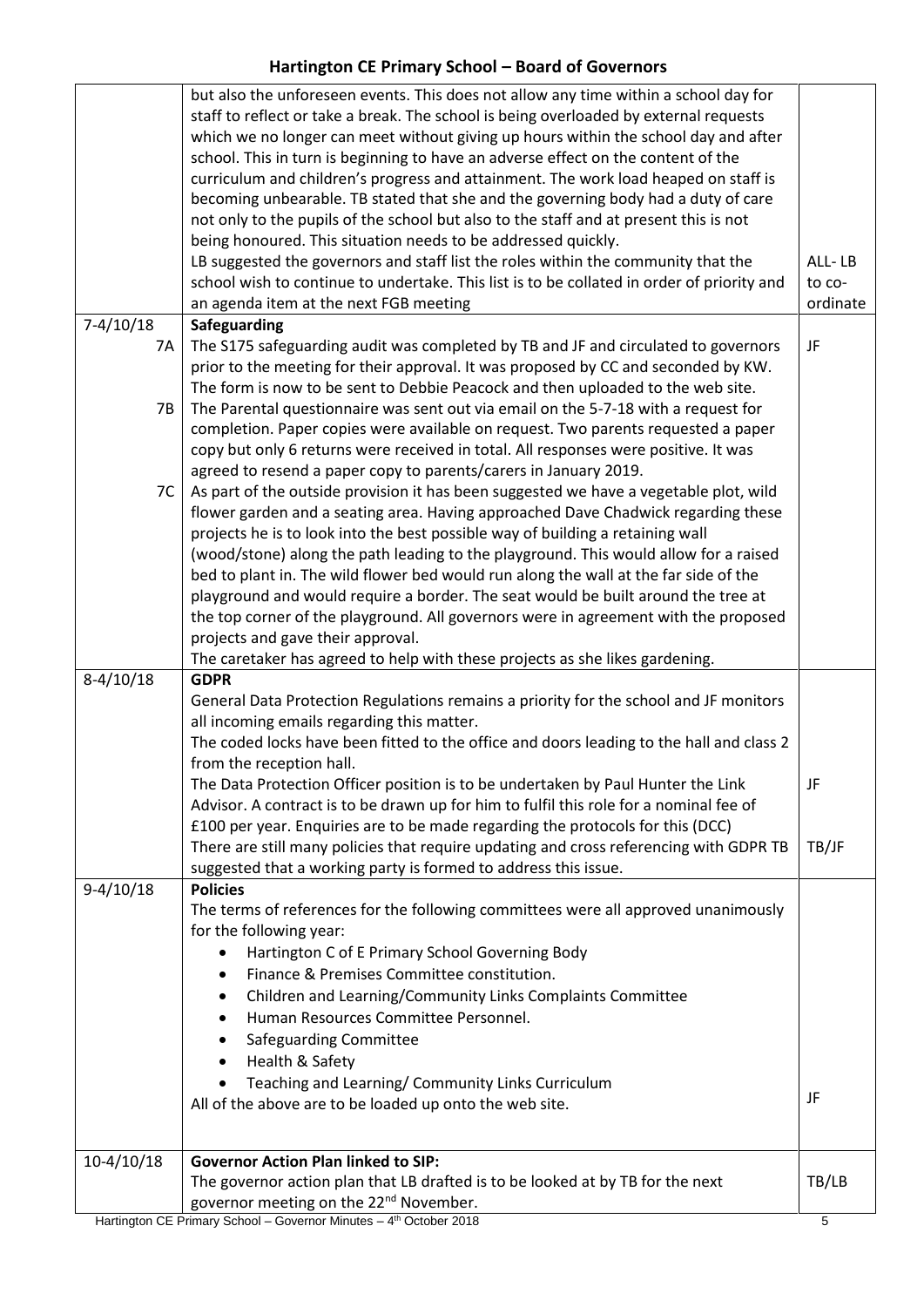|                | The new 'learning walk' document is to be completed by governors when undertaking                                                                                   | JD     |
|----------------|---------------------------------------------------------------------------------------------------------------------------------------------------------------------|--------|
|                | curriculum visits regarding children's learning. JD is to complete one at the start of the                                                                          |        |
|                | term and one at the end regarding the impact of reading as he attends school every                                                                                  |        |
|                | Monday to read with the children. LB is to complete one at the end of projects she is                                                                               | LB     |
|                | linked to. CC & SB are to complete one regarding the school Council. Copies of the                                                                                  |        |
|                | document are available from the Governor visit file. Governors were reminded that                                                                                   | SB&CC  |
|                | no pupil's names should be used in their reports.                                                                                                                   |        |
| $11-4/10/18$   | <b>Monitoring &amp; Assessment</b>                                                                                                                                  |        |
|                | The year six pupils who undertook SAT's in May both achieved expected levels.                                                                                       |        |
|                | The year two pupils also achieved expected levels. There were no year 1 pupils to                                                                                   |        |
|                | undertake the phonic screening test.                                                                                                                                |        |
| <b>11A</b>     | Two applications for absence had been received. One for a family wedding and one                                                                                    |        |
|                | for a family funeral. Both were approved and the appropriate documentation                                                                                          |        |
|                | completed and put on file.                                                                                                                                          |        |
|                | Following the holiday request at the end of the summer term which was authorised                                                                                    |        |
|                | under exceptional circumstances. Following the end of year monitoring of attendance                                                                                 |        |
|                | letters were written to all parents informing them of their child's attendance if it had                                                                            |        |
|                | dropped below the national average.                                                                                                                                 |        |
| 11B            | Y1 children will undertake the phonic screening test this year.                                                                                                     |        |
| $12 - 4/10/18$ | $SIAMS - It$ is good practice for this area to be on every agenda as Hartington is a                                                                                |        |
|                | church school.                                                                                                                                                      |        |
|                | The vision statement: 'Caring and sharing as part of Gods' family'. The Bible quote to                                                                              | JF     |
|                | support the statement is 'Loving our neighbour as we love ourselves' - Luke 10-27. Is                                                                               |        |
|                | to be displayed in church with the school's display. This is also displayed on the                                                                                  | JD/LB  |
|                | school's headed paper along with the Diocese logo.                                                                                                                  |        |
|                | The terms focus for the school is on 'Courageous Advocacy'. This work (Goat project)                                                                                |        |
|                | is linked to children from a Ugandan Village.                                                                                                                       | TB/KJW |
|                | KJW is to attend Diocese training for the delivery of RE (Understanding Christianity) on                                                                            |        |
|                | Wednesday 17-10-18 at Chapel Primary School. She is also to attend a full day RE                                                                                    |        |
|                | Coordinator course at Chatsworth Stable on November 15-11-18.                                                                                                       |        |
|                | The Link Advisor is due to attending school on Thursday 18-10-18 to help TB & KJW                                                                                   |        |
|                | complete the new SIAMS Tool kit. The Head teacher from Biggin, Teresa Nicholls will                                                                                 |        |
|                | also join them. PH is keen for Elton, Biggin and Hartington to undertake activities                                                                                 |        |
|                | together.                                                                                                                                                           |        |
|                | Peace Proscovia (Ugandan Netball Captain) visited the school again on 26-10-18.                                                                                     |        |
|                | Peace is due to go to Australia where she is to play netball for a leading Super league                                                                             |        |
|                | team in Brisbane. During her visit she talked about the impact, the purchasing of ten                                                                               |        |
|                | goats had had on her village and how the 'Goat Project' would help support the                                                                                      |        |
|                | village as a whole (see Head teachers report pg 5).                                                                                                                 |        |
|                | Rebecca Cassidy kindly wrote an article which appeared in the Peak Advertiser<br>regarding the school's involvement with the Harvest boxes, church display, service |        |
|                | and supper that took place on the 7-10-18. Children were interested to learn about                                                                                  |        |
|                | who would be receiving the Harvest boxes and why. It was proposed that the                                                                                          |        |
|                | donation to the food bank in Ashbourne should be made by the children themselves                                                                                    |        |
|                | if not this year next.                                                                                                                                              |        |
| $13-4/10/18$   | PE & School Sports Premium -                                                                                                                                        |        |
|                | LB is to compile a written report which will be forwarded to governors, placed on file                                                                              | LB     |
|                | and on the web site.                                                                                                                                                |        |
|                | The head teachers report (pg 6 -Sport) outlined the sports provision.                                                                                               |        |
|                | JF is to compile a spread sheet of the SSPF spending from September $1st$ 2017 to 31 <sup>st</sup>                                                                  | JF     |
|                | August 2018 for LB to complete the impact statement for the web site.                                                                                               |        |
|                | We were awarded the Silver School Games Mark award and are hoping to go for Gold                                                                                    |        |
|                | next year.                                                                                                                                                          |        |
|                | The first meeting of the Rural Small School Partnership (RSSP) will take place at                                                                                   |        |
|                |                                                                                                                                                                     |        |

Hartington CE Primary School – Governor Minutes – 4<sup>th</sup> October 2018 **68 and Container 1999** 66